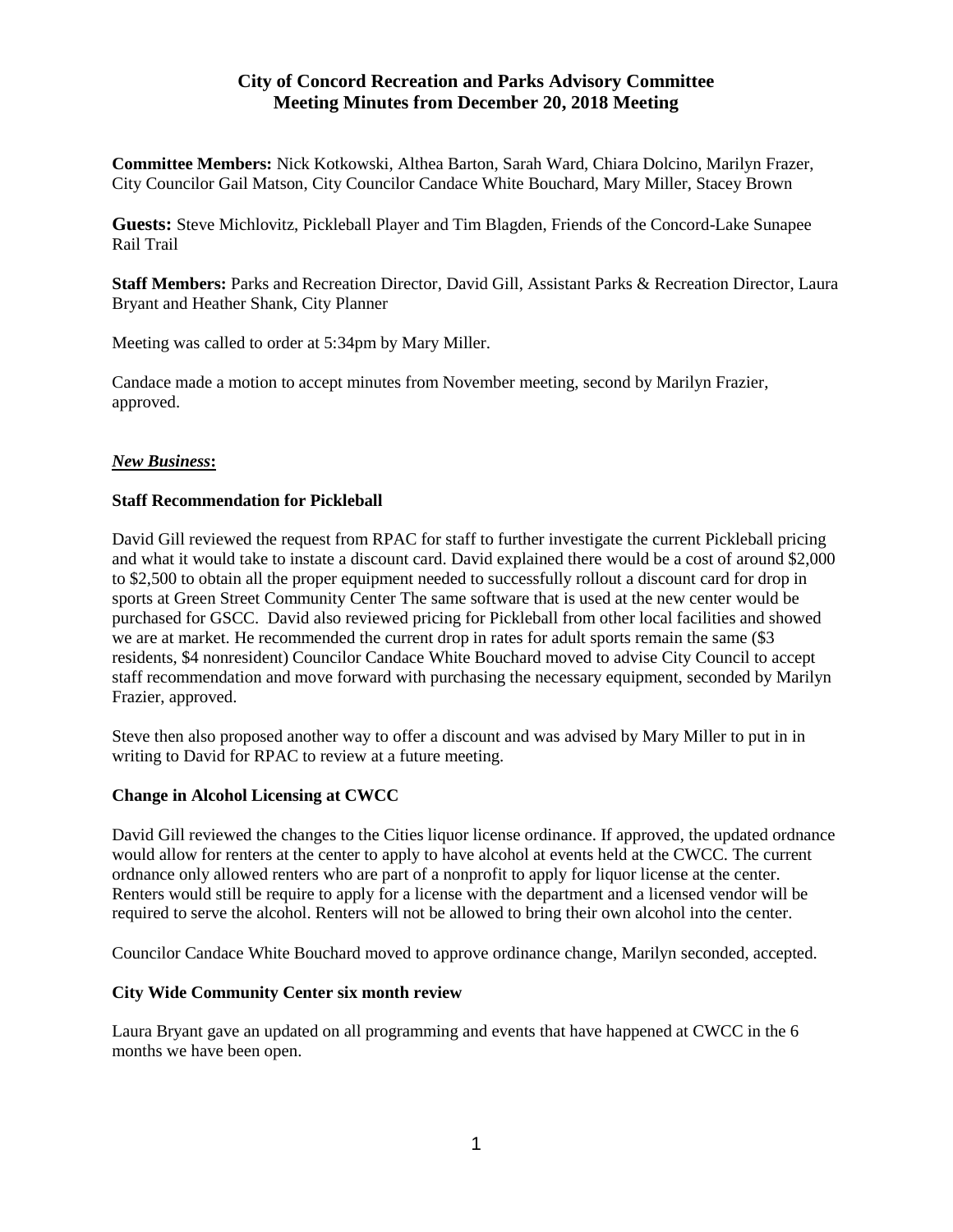#### **Outdoor Skating Areas**

David Gill reviewed the outdoor skating areas. Currently the department maintains the following outdoor skating areas during the winter months: White Park Pond, White Park Hockey Rink, Rollins Park and the pond at Beaver Meadow Golf Course. David indicated he has asked staff to track amount of time used to maintain the area at Rollins as over the past couple of months the weather has not been good and the amount of use by the neighborhood has been low. He also explained the priority of maintenance; White Park areas, Rollins Park and then Beaver Meadow Pond.

### **CWCC Roof Update**

The roof over the gym at the City Wide Community Center is being replaced at no charge to the city after it was determined that the materials used are the first roofs were faulty.

#### **Skate House Update**

David Gill updated the group on the progress of the skate house. Everything is on schedule and we should be ready to open in April 2019.

The fund raising committee is and will continue to sell pavers for the patio in front of the building.

#### **Capital Improvement Plan (CIP)**

David reviewed all the upcoming CIP projects.

### **Kinetic Sculpture Race**

Stacey Brown brought the idea of Concord hosting a Kinetic Sculpture Race. She has contacts that would be willing to come do a presentation to RPAC about the event. David Gill asked Stacey to have her contacts email him.

Meeting was adjourned at 7:00 pm

Respectfully submitted by Assistant Parks and Recreation Director, Laura Bryant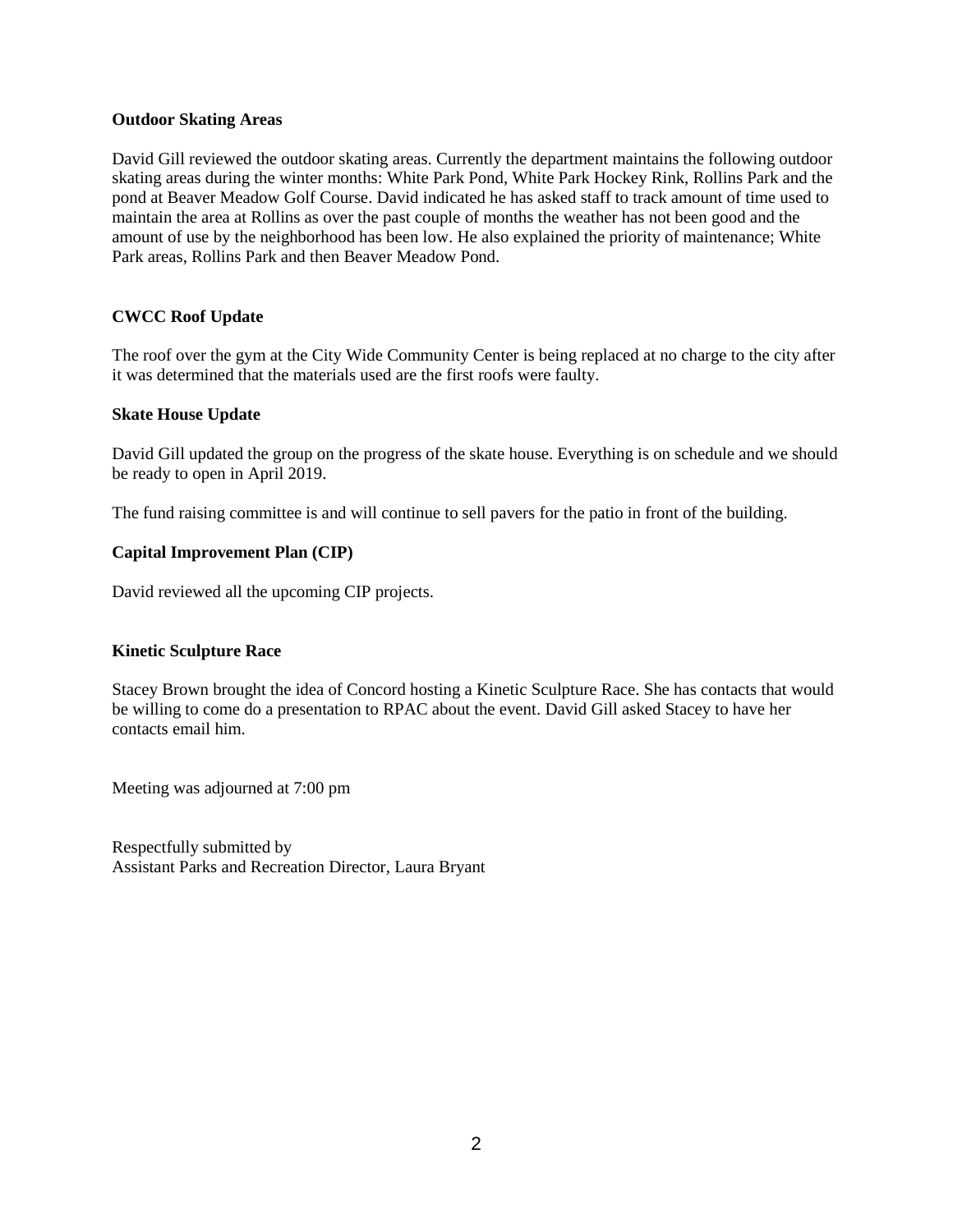#### **City Wide Community Center – six month review**

### **December 2018 Update for the Recreation and Parks Advisory Committee**

New City Wide Community Center opened on Monday, June 11, 2018.

#### **STAFFING**

As part of the new community center operation we had to hire and train several new people. A total of 12 new staff have been hired, one full time employee, two permanent part time and nine part time employees.

#### **SUMMER CAMPS**

- o Hosted three traditional all day camps. Of the total of 20 weeks offered 12 were full with a waiting list.
- o Hosted 8 additional contracted camps at CWCC
- o With over 500 kids participating in camps based out of the new center

#### **SENIOR PROGRAM**

- o 388 Senior Passport Members (as of 12/17/18)
- o Over 120 participants on our Pickleball email list

#### **ADULT PROGRAMS**

- o Sessions 1 & 2 Sept-Nov. 128 participants from 24 surrounding towns
- o Session 1 & 2 is in line with budget estimates
- o Session 3 starts mid-January 2019 registration is underway.

## **PRE-SEASON BASKETBALL** – ages 4 to 4<sup>th</sup> grade

o 103 players in 2018, an increase of 20 kids from last year

#### **FACEBOOK UPDATE**

- $\circ$  # likes as of 6/1/18: 3,445, as of 12/18/18: 3,938. 13% increase in 6 months.
- o 78% are women, 21% are men
- o From the following top 4 towns: Concord: 2,293, Manchester: 142, Bow: 130, Pembroke 113

#### **EXPANDED or NEW PROGRAMS RELATED TO NEW CENTER OPERATION**

- o Former Community Ed Classes for adults
- o Drop In Pickleball, Volleyball, Indoor Soccer and Basketball for adults
- o Drop In Basketball and Volleyball for youth
- o Fitness Classes for adults
- o Monthly Senior Meals with CAP
- o Monthly VNA Health Clinics for seniors
- o Concord Public Library Heights Branch open 16 hours a week.